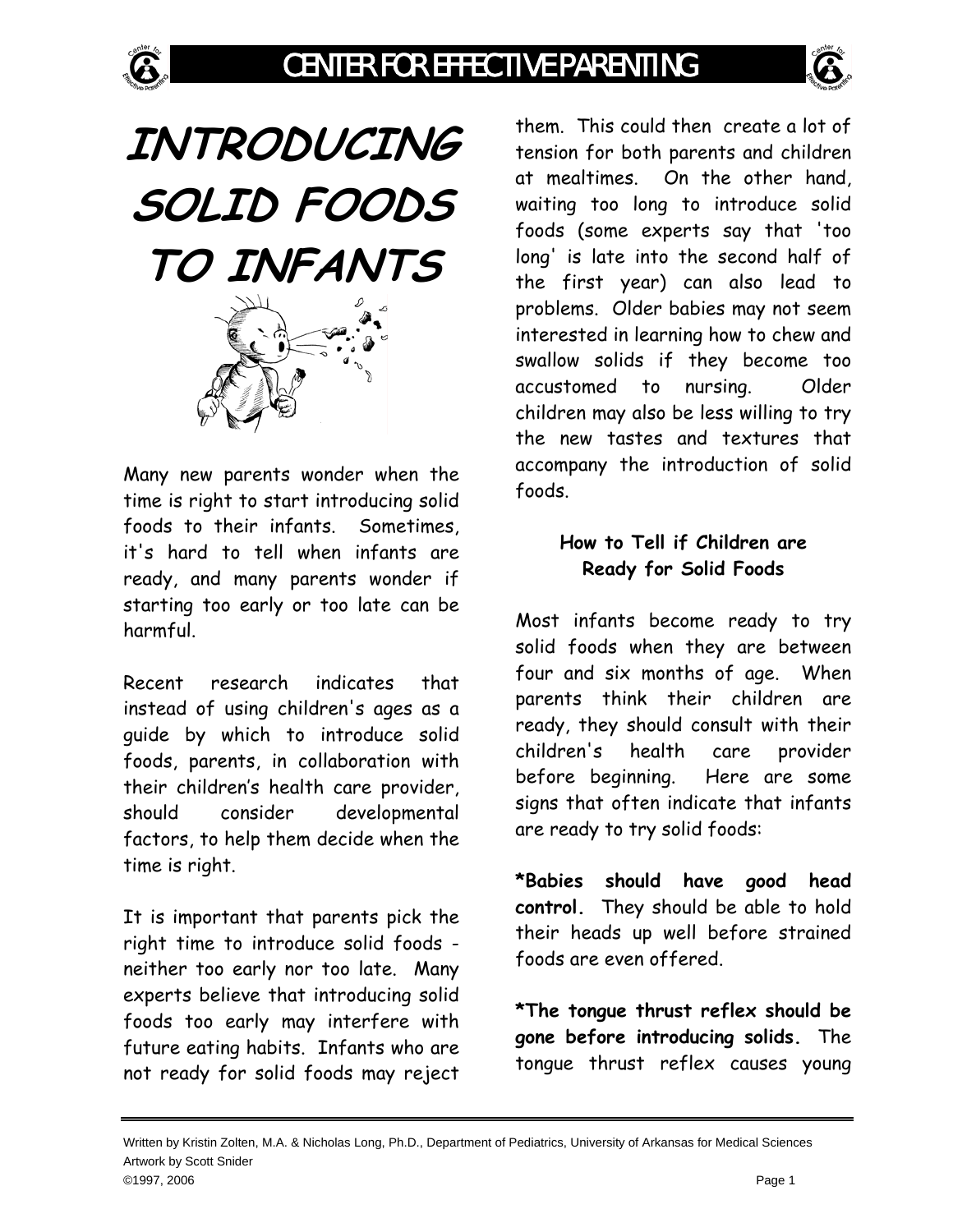infants to push foreign matter out of their mouths. This reflex protects young infants from choking on foreign bodies. If children push even tiny bits of food (rice cereal, for example) right back out after numerous attempts, the tongue thrust reflex is probably still present, and they are not ready for solids.

**\*Children reach for and show interest in table foods.** If children try to grab food out of their parents' hands, or if they watch other people eat with great interest, they may be ready to give solid foods a try.

**\*Children are able to move their tongues back and forth as well as up and down.** Parents can discover this by watching their children.

**\*Babies can draw up their lower lips so that they can take food from a spoon.**

## **When Babies are Ready...**

Once parents and their children's health care provider have determined that it is a good time to try solid foods, parents should begin slowly. During the first few months, the amount of solid food children eat is not of great importance, as long as breast or bottle feeding is continued. Really, in the beginning, children are

gaining experience with the how to's of eating and with different textures and flavors rather than eating for nutrition. Here are some tips to help make parents' and their children's early eating sessions as stress-free as possible:

**\*Choose the right time**. Breastfeeding mothers might find it best to introduce feedings when their milk supply is lowest. This is usually in the late afternoon or early evening. If children usually wake up hungry during the night, an evening feeding is a good choice. If their children are the hungriest in the morning, parents might offer solids in the morning. Parents should be flexible. If parents choose a time that they think is appropriate but their children seem cranky or tired, parents should postpone the feeding for a time when their children are alert and happy.

**\*Don't feed solids when children are full**. It is a good idea for parents to offer their babies a small amount of formula or breast milk before feeding solid foods, so they aren't ravenous. However, parents should be careful not to feed their children too much formula, or they might not be especially interested in the solids.

**\*Be prepared to devote a lot of time to feeding**. Feeding solids is a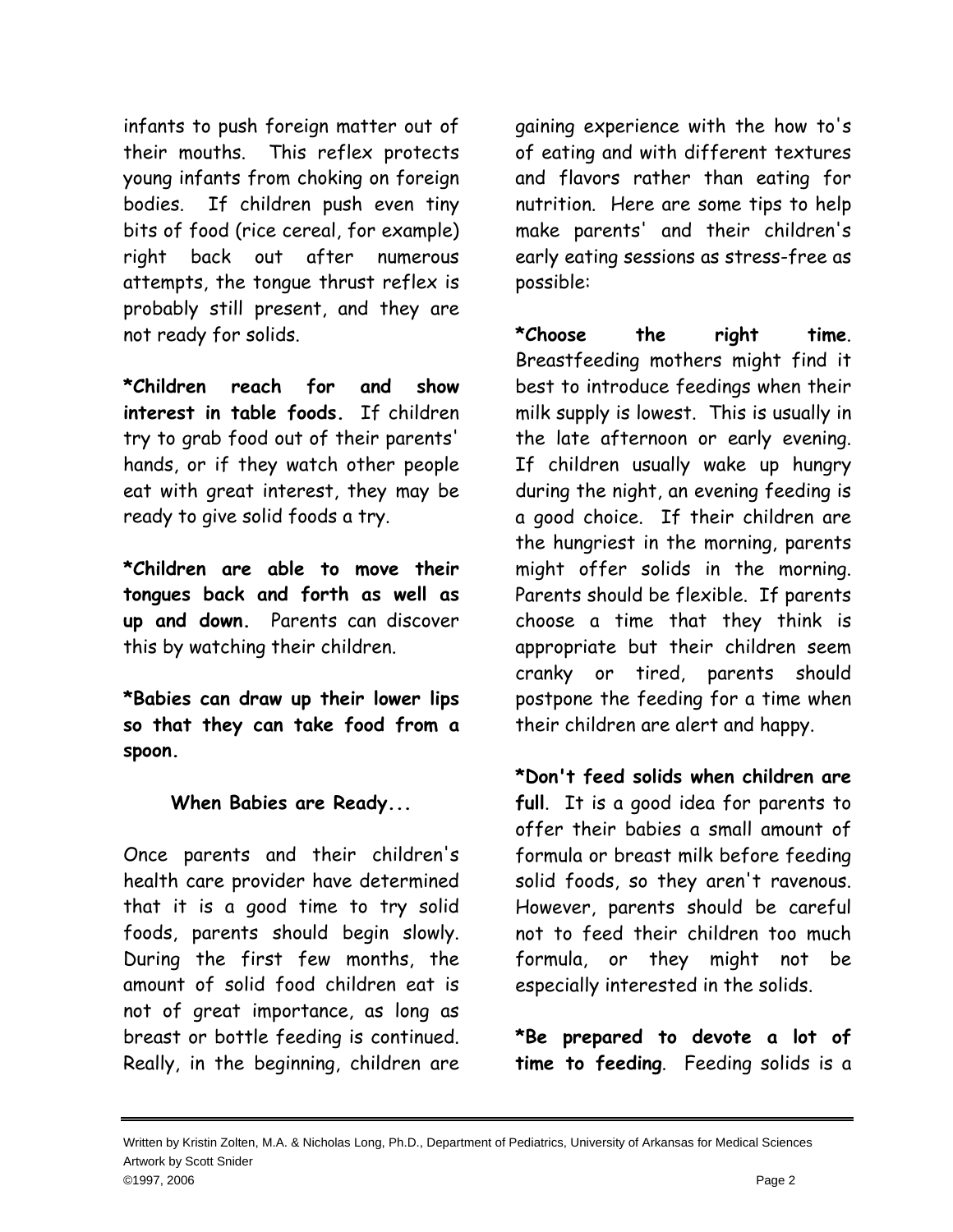time consuming process. Parents should be patient and willing to spend as much time as it takes.

**\*Have the necessary supplies ready**. Parents should make sure that they have the necessary supplies before introducing solids. If their children will be eating from a high chair or feeding seat, parents should give their babies time to become comfortable in it. Parents should make sure that any restraining straps are always used. Also, parents should use blankets or towels as padding if the seat is too large. Remember, if children can't sit up at all in a high chair or feeding seat, it's probably a good idea to put off feeding solids for a while.

The right feeding spoon is an important piece of equipment. It should be small, and possibly have a plastic coating, which is easier on a baby's gums than metal.

Parents should make sure their children wear bibs, too. This will prevent stains and messes on clothing.

**\*Start with small servings**. Parents should consider their children's first few meals practice sessions. They should start with very small amounts of food, and they should make sure each bite they offer their children is very small, too.

**\*Know when the meal is over**. Parents should always end the meal whenever their children lose interest. Fussiness, turning the head away, and clamping the mouth shut are possible signs that babies have had enough.

## **Good Foods to Start With**

There is not total agreement about what foods are best to begin with. Parents should check with their children's health care provider, and if he or she has no specific recommendations, parents can try one of the foods listed below. At first, the foods served need to have a very fine or smooth texture. As children grow more accustomed to solid foods, more and more texture can be introduced.

Parents should keep in mind that they probably won't be able to tell whether or not their children like a particular food by the looks on their faces. Most babies will make funny faces no matter how much they like what they are being offered, especially if the taste is tart. Parents should take note of whether or not their babies open up their mouths for a refill to determine what foods they like the best.